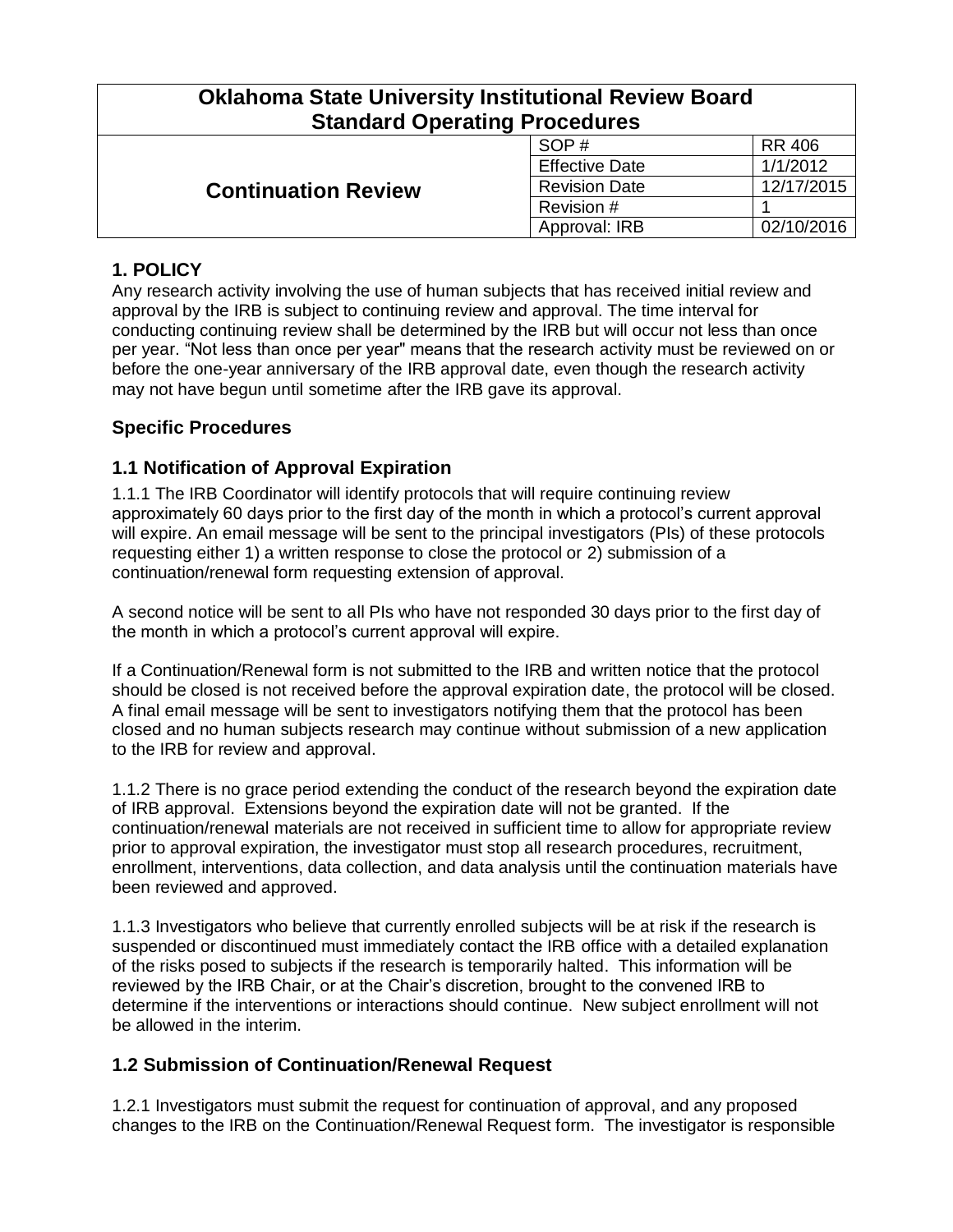for completing the Continuation/Renewal Request form according to the instructions on the form and providing all requested information and documents.

1.2.2 The investigator submits one (1) completed Continuation/Renewal Request form and any required and/or modified documents to the Office of University Research Compliance (URC).

1.2.3 Upon receipt of the form and ancillary materials, the request is entered into the IRB electronic tracking system by the IRB Coordinator.

### **1.3 Criteria for Continuation/Renewal**

1.3.1 Continuing review must be substantive and meaningful. When considering whether or not to renew a research study, the IRB revisits the same criteria used to grant initial approval. Therefore, the IRB (or the individual reviewer(s) for continuation requests reviewed under an expedited procedure) must determine that:

- 1. The risks to subjects continue to be minimal and reasonable in relation to the anticipated benefits of the research;
- 2. The selection of subjects continues to be equitable and reasonable in relation to the anticipated benefits of the research;
- 3. Informed consent continues to be appropriately obtained and documented (as applicable);
- 4. Additionally, that there are:
	- provisions for safety monitoring of the data; and
	- protections to ensure the privacy of subjects and confidentiality of data, as well as appropriate safeguards in place for vulnerable populations.

Because in the rare instance it may be only after research has begun that the real risks materialize and can be evaluated, with the preliminary results being used to compute the actual risk/benefit ratio; the IRB can then determine whether or not the study can be renewed at the same risk/benefit ratio, or if new information has changed that determination.

1.3.2 In order to determine the status of the on-going research study, the following will be reviewed:

Continuation/Renewal Request form: This form requests a protocol summary and status report that includes the number of subjects accrued; if there have been any unanticipated problems or adverse events; a summary of subject withdrawal if applicable; a summary of any complaints; and a summary of any modifications made to the research.

Consent document: The IRB or designated members will review the currently approved consent document, including assent documents and parental/legal guardian permission forms if applicable, to ensure that the information remains accurate and complete. Any significant new findings that may relate to a subject's willingness to continue participating in the research will be provided to the subject in an updated consent document, including any assent document and/or parental/legal guardian permission form, if applicable.

Current approved protocol including any amendments to the protocol since its initial review: Modifications and addenda to a research protocol will be submitted as generated during the course of the study in accordance with SOP RR405. They may also be submitted at the time of continuing review.

1.3.3 Protecting the rights and welfare of subjects sometimes requires the IRB to independently verify, utilizing sources other than the investigator(s), that no material changes have occurred since the previous IRB review. Additional sources may include: incident reports, information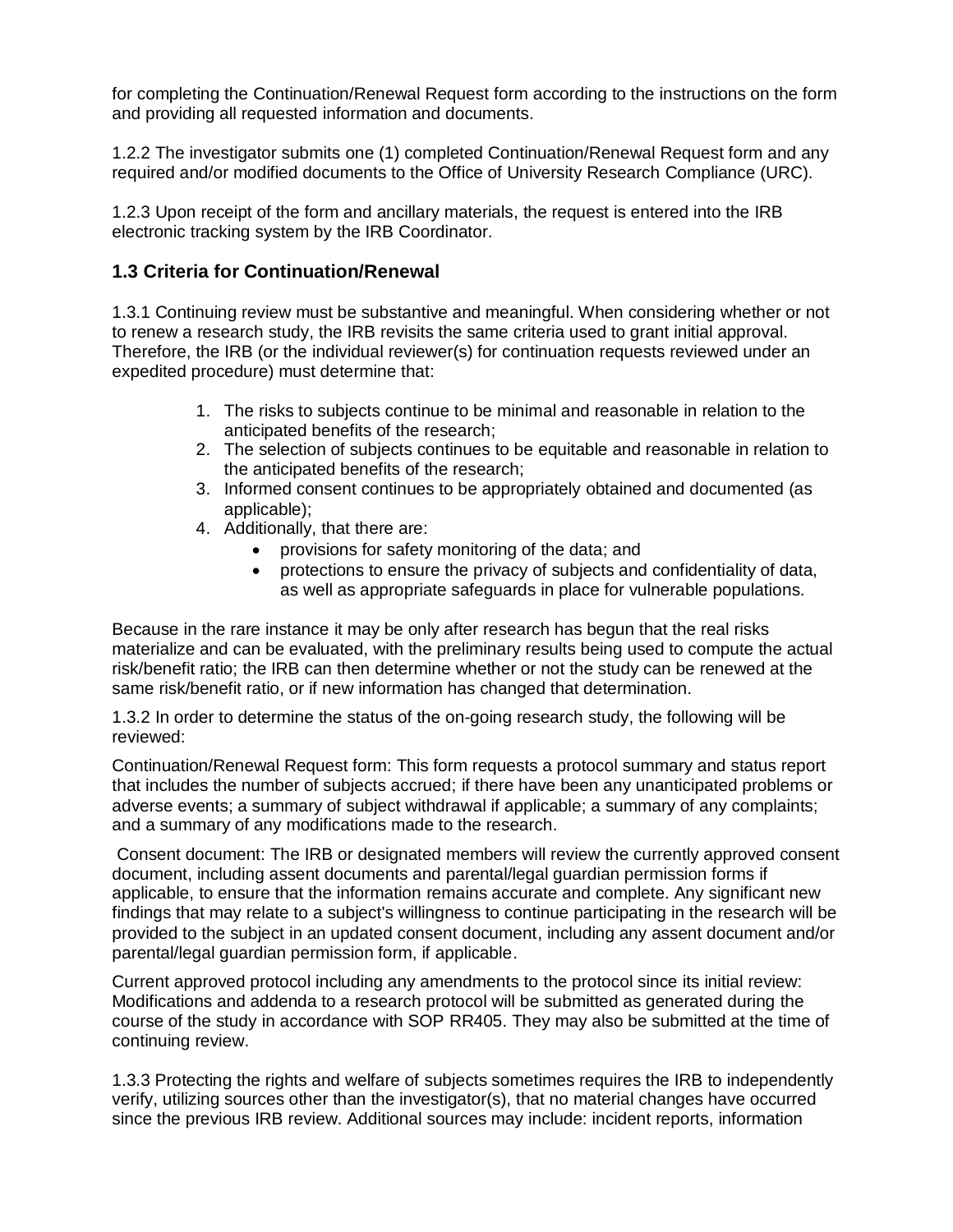from other oversight committees (IACUC, IBC, etc.), as well as information from staff, research subjects, sponsors, or others. The IRB considers the following factors when determining which studies require independent verification:

- probability and magnitude of anticipated risks posed to subjects;
- likely medical/psychological condition of potential subjects;
- prior experience of the investigator and other members of the research team; and
- other factors the IRB deems relevant.

1.3.4 Continuing review is required as long as individually identifiable data continue to be collected on subjects or individually identifiable data are maintained for data analysis. In

addition, continuing review is required when research activities are limited to the analysis of data that include

identifiable private information as defined in 45 CFR 46.102(f)(2). This remains the case even after a protocol has been closed at all study sites and protocol-related treatment has been completed

for all subjects. These renewal requests may qualify for expedited review.

#### **1.4 Continuation Review Process**

1.4.1 Determination of Review Level

The IRB Manager will review the Continuation/Renewal Request form and associated documents to determine if the request qualifies for the expedited review procedure (as allowed by the federal regulations, 45 CFR 46.110) or if it must be reviewed by the convened IRB. Research originally reviewed at the exempt or expedited level will generally qualify for expedited review unless previous or proposed modifications change the risk level or include activities that do not meet the criteria for expedited review. The expedited review procedure may be used for the continuing review of research previously approved by the full Board, at a convened meeting as follows:

- where (i) the research is permanently closed to the enrollment of new subjects; (ii) all subjects have completed all research–related interventions; and (iii) the research remains active only for long-term follow-up of subjects; **or**
- where no subjects have been enrolled and no additional risks have been identified; **or**
- where the remaining research activities are limited to data analysis.

The expedited review procedure may also be used for continuing review of research not conducted under an investigational new drug application or investigational device exemption when the research does not meet the expedited review criteria or the exceptions listed above but the IRB has determined in a convened meeting that the research involves no greater than minimal risk and no additional risks have been identified.

#### 1.4.2 Expedited Review of Continuation/Renewal Requests

Continuation/Renewal requests that qualify for expedited review are reviewed using the following review procedure (as allowed by the federal regulations, 45 CFR 46.110). The IRB Chair designates the IRB Manager, who is a primary member of the IRB, to review and approve continuation requests qualifying for expedited review. This expedited review process allows many continuation requests to be reviewed within the IRB office. In the absence of the IRB Manager, the IRB Chair may designate another experienced IRB member to conduct the review. If additional expertise is need to review the continuation/renewal request, additional reviewers will be assigned in accordance with applicable pre-review procedures in SOP RR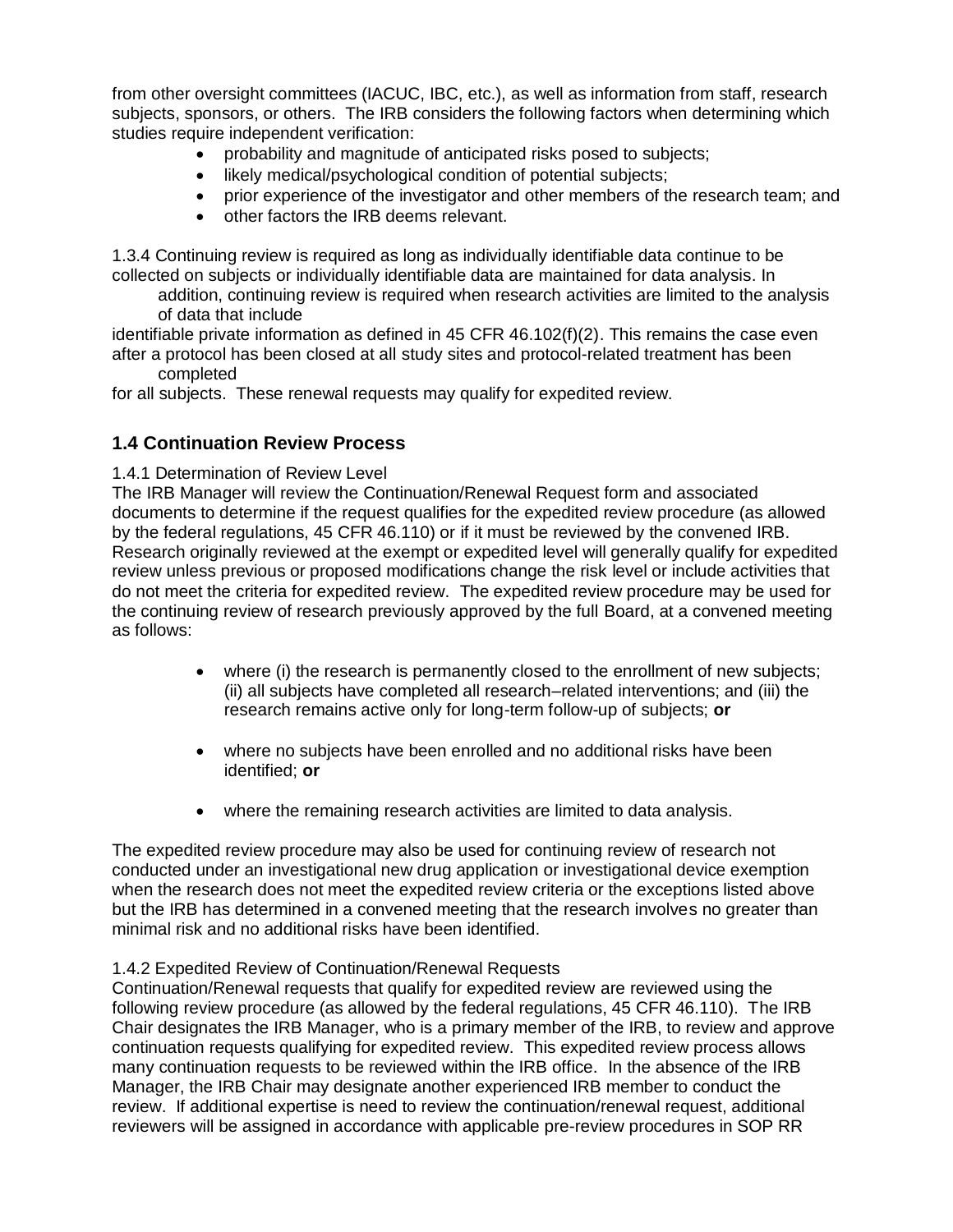403. If the reviewer feels that there has been a change to the risks or benefits, he or she may refer the study to the full IRB for review. The expedited reviewer exercises all the authority of the IRB except the reviewer cannot disapprove the research.

#### 1.4.3 Full Board Review of Continuation/Renewal Requests

When a continuation/renewal request is required to undergo full board review, it will be placed on the agenda of the next scheduled Board meeting and the investigator notified of the date and time of the meeting. The review procedure for a continuation/renewal request requiring review by the convened IRB will be conducted in agreement with pertinent sections of SOP RR404.

A primary reviewer is assigned by the IRB Manager to lead discussion of the continuation/renewal request. If the protocol was initially reviewed at the full board level, the primary reviewer will be the same as that for the initial full board review if possible.

### **1.5 Possible Outcomes of Continuing Review**

For continuation/renewal requests reviewed via the expedited procedure, the review outcomes and notifications are the same as outlined in SOP RR403. For full board review, the review outcomes and notifications are the same as outlined in SOP RR 404.

As an outcome of continuing review, the IRB may require that the research or protocol documents be modified. In addition, the IRB can halt the research. The IRB may need to enact special precautions or relax special requirements it had previously enacted

### **1.6 Determination of Continuing Review Date**

1.6.1 Determination of the Initial Continuing Review Date

The start of the initial approval period for minimal risk research reviewed *via* the expedited review procedure is the date an approval letter is issued, and will be no longer than one year from that date. The approval period will be appropriate to the degree of risk posed to subjects.

For research that is initially reviewed by the full board at a convened meeting and that is approved without requiring changes to the protocol or consent documents, or submission of clarifications or additional materials, the effective date of the approval period is the date of that IRB meeting and the approval period will be no longer than one year from that date.

For research that is initially reviewed by the full board at a convened meeting and that is approved with conditions by the board, the effective date of the initial approval is the date on which the IRB chairperson (or any other individual(s) designated by the IRB) has reviewed and accepted as satisfactory all changes requested. The expiration date of the initial approval period, which is the date by which the first continuing review must occur, will be no longer than one year after that effective date of initial IRB approval.

#### 1.6.2 Determination of Date for Subsequent Continuing Reviews

If the IRB performs continuing review and re-approves (with or without conditions) a protocol within 30 days before the IRB approval period expires, the IRB may retain the anniversary of the expiration date of the initial IRB approval as the expiration date of each subsequent approval period.

### **2. SCOPE**

These policies and procedures apply to all requests for continuation/renewal of approved protocols submitted to the IRB.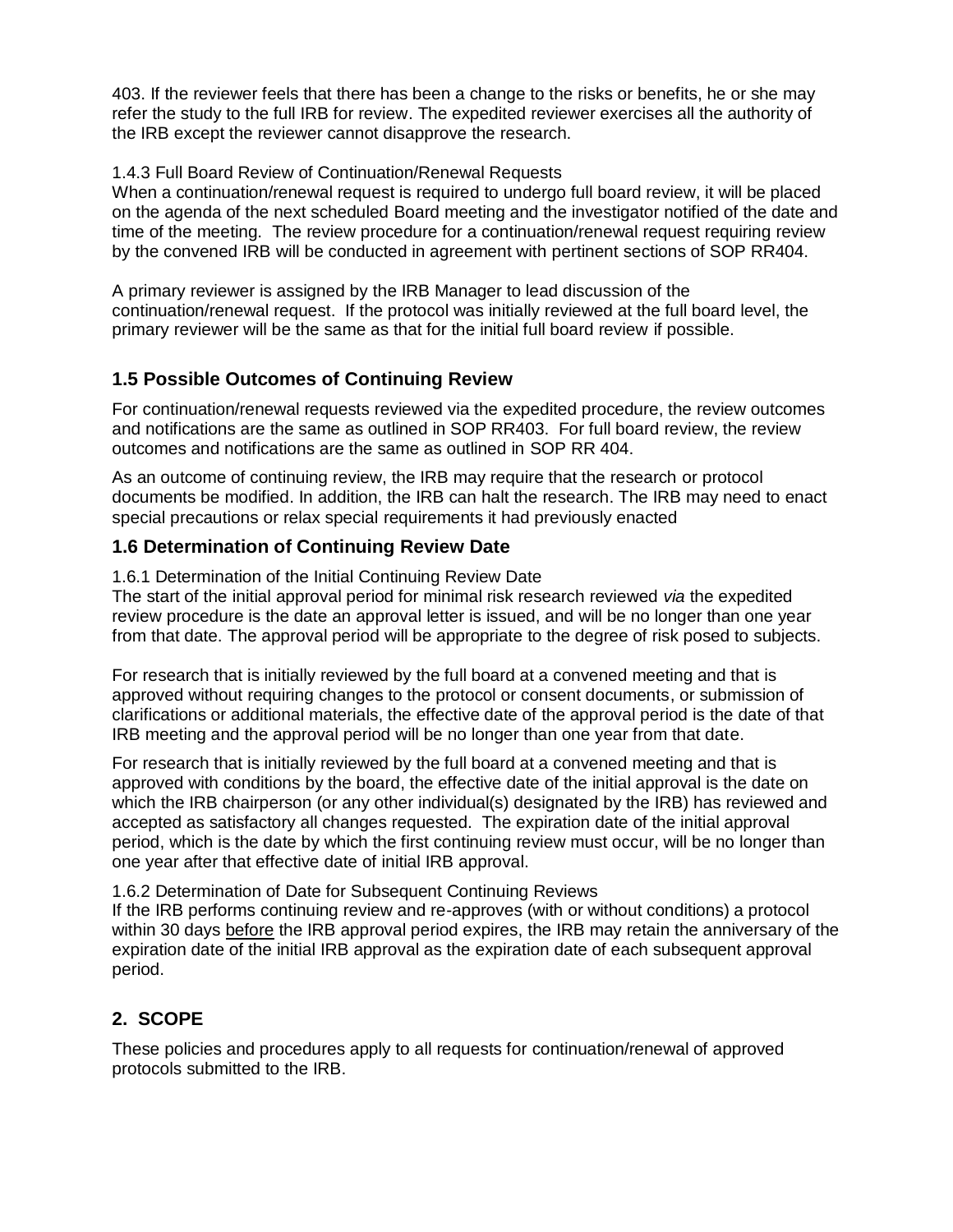# **3. RESPONSIBILITY**

The Investigator is responsible for the timely submission of a complete, signed Continuation/Renewal Request form and any supporting documents and for responding to any revisions requested by the reviewer(s) in a timely manner.

The IRB Coordinator is responsible for receiving the continuation/renewal request, tracking the request and documenting revisions in the IRB electronic tracking system. In addition, the IRB Coordinator is responsible for sending any revisions requested by the IRB to the investigators, reviewing revision responses, and generating continuation/renewal approval/disapproval letters.

The IRB Manager or the IRB Chair is responsible for reviewing continuation/renewal requests to determine the level of review required.

The IRB Manager and/or other IRB members designated by the IRB Chair is/are responsible for expedited review of continuation/renewal requests.

IRB members are responsible for reviewing continuation/renewal requests at convened IRB meetings or when asked.

## **4. APPLICABLE REGULATIONS AND GUIDELINES**

45 CFR 46.103, 46.109, 46.115 21 CFR 56.108, 56.109, 56.113 21 CFR 812.64

### **5. REFERENCES TO OTHER APPLICABLE SOPS**

RR 402 RR 403 RR 404

# **6. ATTACHMENTS**

### **7. IMPLEMENTATION OF PROCEDURES**

| Who                    | Task                                                                                                         | <b>Tool</b> |
|------------------------|--------------------------------------------------------------------------------------------------------------|-------------|
| <b>IRB Coordinator</b> | Receive submissions, review for sufficient<br>information, complete IRB electronic tracking<br>system entry. |             |
| <b>IRB Manager</b>     | Review request to determine if proposed changes<br>are minor or substantive.                                 |             |
| <b>IRB Manager</b>     | Determine if additional expertise is needed for<br>review of minor changes. Assign reviewers if<br>needed.   |             |
| <b>IRB Manager</b>     | Review and approve minor changes as appropriate.                                                             |             |
| <b>IRB Manager</b>     | Assign primary reviewer for review of substantive<br>changes.                                                |             |
| <b>IRB Members</b>     | Review substantive changes at convened meeting.                                                              |             |